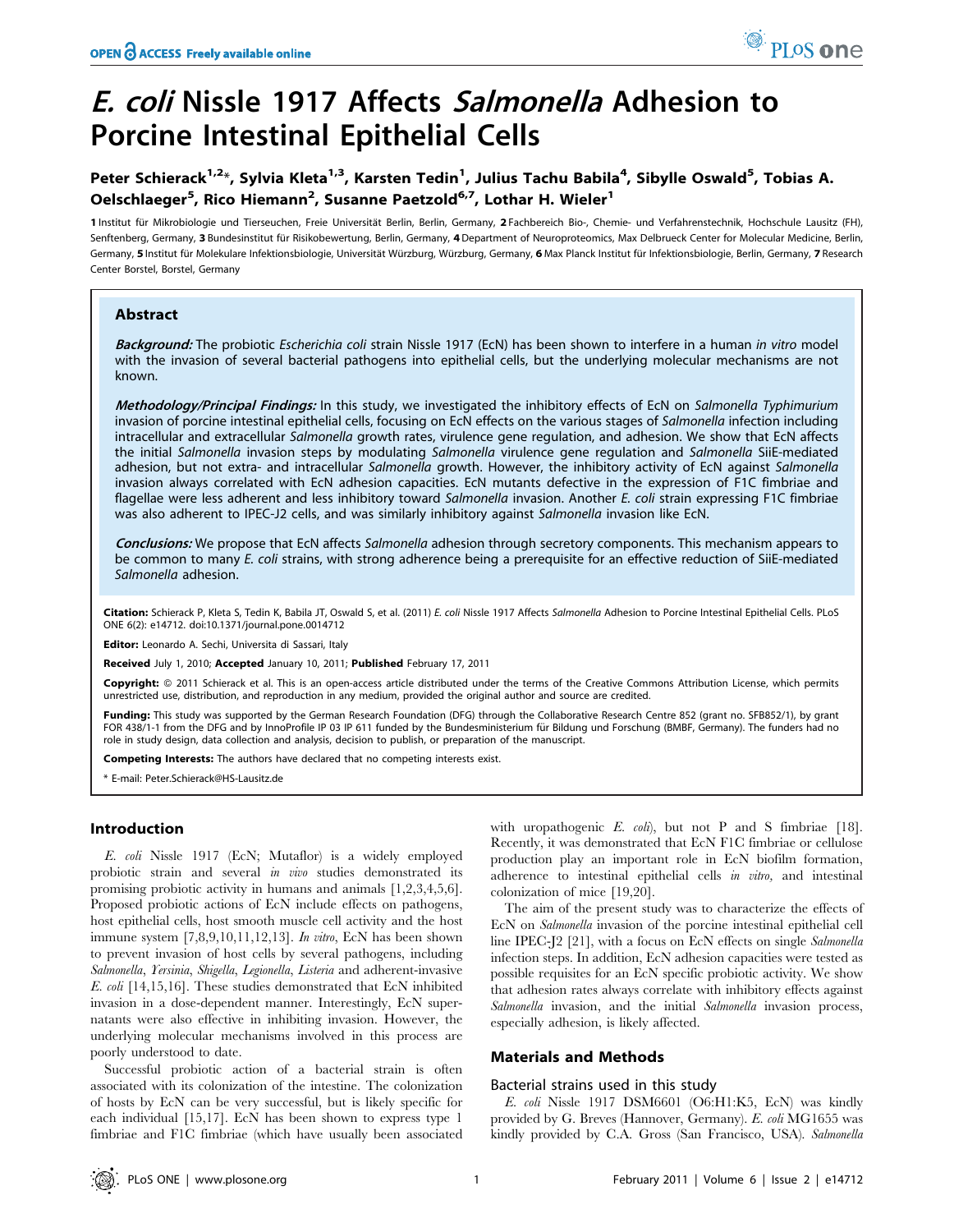enterica serovar Typhimurium (Salmonella Typhimurium) strain SL1344 was kindly provided by F. Norel (Paris, France). SL1344::kan was generated by introduction of a kanamycin resistance cassette into the downstream, non-coding region between the avrA and sitD genes of Salmonella typhimurium LT2 as previously described [22]. Following PCR screening for correct insertion and orientation, the kanamycin resistance cassette was introduced into strain SL1344 by bacteriophage P22 transduction using standard protocols. The non-invasive Salmonella Typhimurium strain VV341 (SL1344 hilA-339::kan) was kindly provided by C.A. Lee (Boston, USA). The non-invasive Salmonella Typhimurium strain SB161 (SL1344 invG) was kindly provided by M. Hensel (Erlangen, Germany) and was transformed with the pEGFP plasmid.  $\beta$ -Galactosidase assays were performed with strains CL87 (SL1344 hilA(iagB)::lacZY), EE635 (SL1344 hilC9::Tn5lac $ZY$ ), and RL696 (SL1344 hilD696::lac $ZY$ ) provided by C.A. Lee. Strain KT4166 harboring a lac $Z$  fusion to the SPI4encoded siiE gene (SL1344 icgA1(siiE):: $Mul\widetilde{\mathcal{J}}(kan)$  was constructed by P22 transduction of the  $siE:MulH$ <sub>(kan</sub>) fusion into strain SL1344 with kanamycin selection using lysates prepared on strain JS296 (J.M. Slauch, Urbana, USA).

E. coli 140815 (IMT13962) was isolated from feces of a clinically healthy pig and found by PCR to be negative for the virulence genes eae, stx2e, faeG, fanA, fasA, fedA, fimF41a, est-1a, eltB-Ip [15]. A  $\Delta f$ *im* mutant of EcN was provided by T. Ölschläger [14]. Additional  $\Delta f$ ocA and  $\Delta f$ liA mutants of EcN were generated in this study using the protocol of Datsenko and Wanner [22]. Both mutants were complemented with the plasmid pACYC177 harboring sequences encoding focA or fliA of E. coli CFT073. This was necessary as there were no gene sequences from EcN for focA and fliA available, but the genome of EcN shows high homology to uropathogenic E. coli CFT073 [18]. E. coli WS15C1, WS30C1 and WS46C1 were isolated from intestinal contents of wild boars ([23] and this study).

#### In vitro assays

IPEC-J2 cell culture conditions. The porcine intestinal epithelial cell line IPEC-J2 [21] was grown in Dulbecco's modified Eagle Medium (DMEM) HAM'S/F-12 (1:1) (Biochrom, Germany), supplemented with 5% fetal calf serum, and maintained in an atmosphere of 5%  $CO<sub>2</sub>$  at 37°C. Cells reached confluence after 3–4 days and were used consistently within 8 days from seeding. Cell cultures were tested routinely and found to be free from mycoplasma contamination.

### In vitro Salmonella invasion assays

Invasion assays were performed essentially as previously described [24]. E. coli were grown in LB medium to an optical density at 600 nm  $(OD_{600})$  of approximately 1, washed by centrifugation, re-suspended in cell culture medium and adjusted by dilution to provide a multiplicity of infection (MOI) of 100:1 or 10:1 E. coli to host cells in culture wells of a 24-well plate using a conversion of approximately  $3\times10^8$  bacteria/ml/OD<sub>600</sub>. Confluent monolayers of IPEC-J2 cells were first incubated with the respective E. coli strain for 2 or 6 hours at  $37^{\circ}$ C. Cells were washed three times with PBS to remove non-adherent E. coli. S. Typhimurium was grown in LB medium to an  $OD_{600}$  of approximately 2, washed by centrifugation, re-suspended in cell culture medium and adjusted by dilution to provide a MOI of 100:1 or 1:1 Salmonella to host cells using a conversion of approximately  $3\times10^8$  bacteria/ml/OD<sub>600</sub>. Confluent monolayers were infected after E. coli pre-incubation for one hour, followed by an additional hour of incubation in media containing  $50 \mu g/ml$ gentamicin to kill extracellular bacteria. Infected cells were washed twice with PBS and lysed with 0.1% Triton X-100 in deionized,

distilled water. Dilutions of the resulting cell lysates were plated on LB agar plates for determination of intracellular bacterial counts.

For kinetics of intracellular Salmonella growth, IPEC-J2 cells were infected with *Salmonella Typhimurium* at a MOI of 1:1 for one hour, with an additional incubation of one hour in media containing 50 µg/ml gentamicin to kill extracellular bacteria (time point ''2 hours''). IPEC-J2 cells were washed three times with media and incubated with the respective E. coli strain for 2 hours with a MOI of 100:1  $E.$  coli to host cells, followed by incubation in media containing  $50 \mu g/ml$  gentamicin for one hour to kill extracellular bacteria (time point ''5 hours''). Finally, cells were incubated over 19 hours in media containing  $10 \mu g/ml$  gentamicin (end time point ''24 hours'').

To determine the effects of EcN in mixed E. coli cultures, EcN was mixed with other E. coli in a ratio of 1:1 (mixture with one other E. *coli* strain) or in a ratio of 1:1:1 (mixture with two other  $E$ . *coli* strains) with a final MOI in the mixture of 100:1 E. coli to host cells.

To determine the effects of E. coli supernatants, E. coli were grown in DMEM HAM'S/F-12 (1:1) supplemented with 5% fetal calf serum at  $37^{\circ}$ C to an OD<sub>600</sub> of 1. Bacteria were centrifuged at  $800 \times g$  for 5 min. Supernatants were sterile-filtered (pore size  $0.22 \mu m$ ) and used in the cell culture assays.

To determine the effects of E. coli supernatants on Salmonella growth rates, Salmonella counts were determined in the culture supernatants during the respective invasion assays. After a onehour incubation step with Salmonella, the supernatant of each well was removed and plated in serial dilutions on LB agar plates. Invasion and adhesion assays were performed in duplicate.

#### In vitro Salmonella adhesion assays

Salmonella adhesion assays with SL1344 hilA-339::kan were performed similarly to the invasion assays. E. coli were grown in LB medium to an  $OD_{600}$  of approximately 1, washed by centrifugation, re-suspended in cell culture medium and adjusted by dilution to provide a MOI of 100:1 E. coli to host cells in culture wells of a 24-well plate. Confluent monolayers of IPEC-J2 cells were first incubated with the respective E. coli strain for 2 or 6 hours at  $37^{\circ}$ C. Cells were washed three times with PBS to remove non-adherent E. coli. SL1344 hilA-339::kan was grown in LB medium to an  $OD_{600}$  of approximately 2, washed by centrifugation, re-suspended in cell culture medium and adjusted by dilution to provide a MOI of 100:1 Salmonella to host cells. Confluent monolayers were infected after E. coli pre-incubation for one hour. After the one hour incubation of IPEC-J2 cells with SL1344 hilA-339::kan, cells were washed 3 times with PBS to remove nonadherent Salmonella. IPEC-J2 cells were lysed and lysates were plated on to LB agar plates containing  $50 \mu g/ml$  kanamycin for determination of adherent Salmonella counts.

Salmonella adhesion assays with SL1344 pEGFP invG-339::kan were performed similarly to the Salmonella adhesion assays with SL1344 hilA-339::kan until the washing step after the 1 hour incubation with Salmonella. After washing IPEC-J2 cells 3 times with PBS to remove non-adherent Salmonella, cell culture plates were analyzed by the Aklides apparatus (GA Generic Assays GmbH, Germany). This apparatus automatically recognizes fluorescent Salmonella cells, photographs cell monolayers with adherent fluorescent bacteria, and analyses pictures by counting fluorescent cell numbers. IPEC-J2 cell lysis, dilutions of lysates, plating of dilutions and counting of bacterial colonies are omitted.

## In vitro E. coli adhesion assays

 $E.$  coli were grown in LB medium to an  $OD_{600}$  of approximately 1, washed by centrifugation, re-suspended in cell culture medium and adjusted by dilution to provide a MOI of 100:1 E. coli to host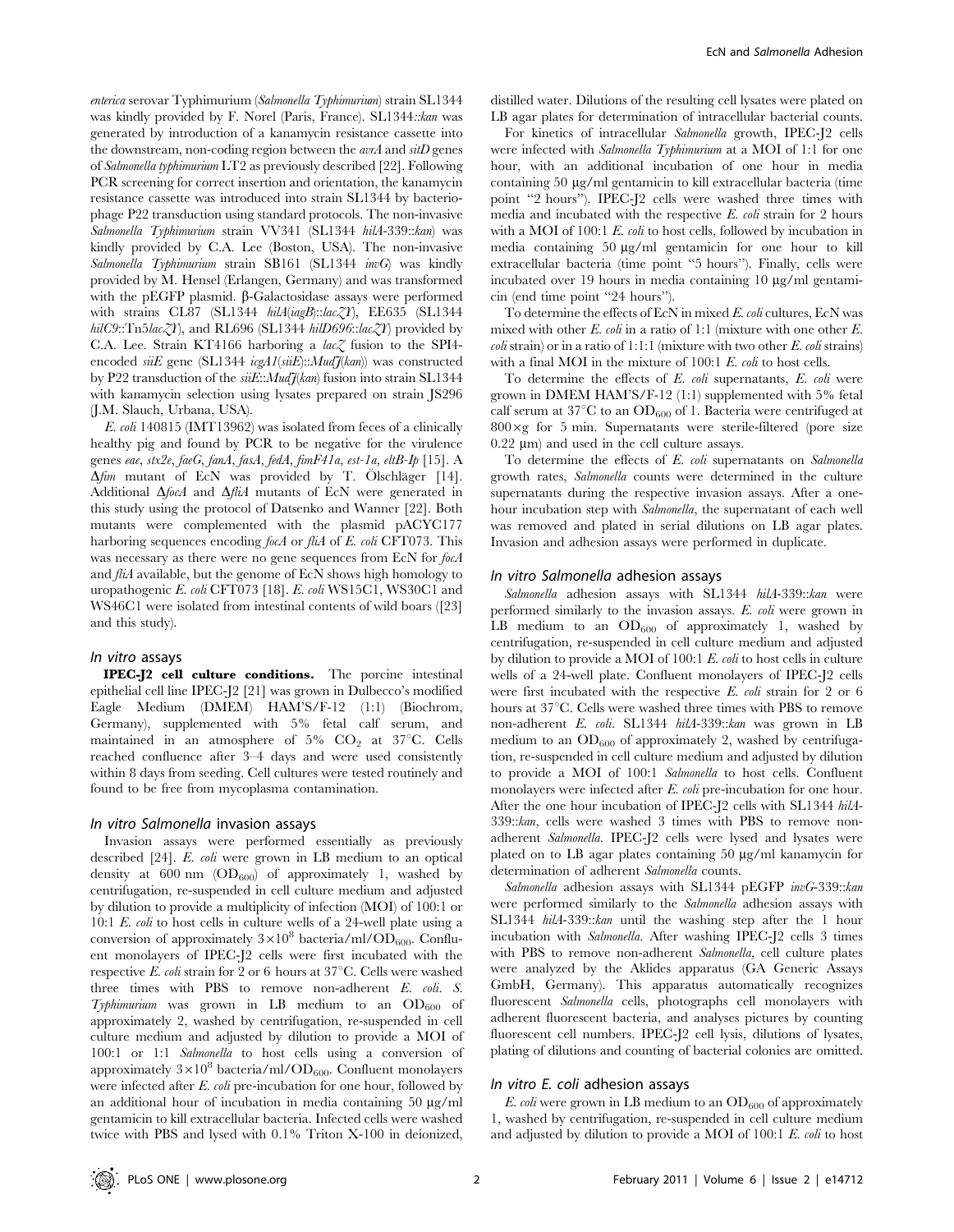cells in culture wells of a 24-well plate. Confluent monolayers of IPEC-J2 cells were incubated with the respective  $E$ . *coli* strain (EcN, EcN mutants, E. coli WS15C1, E. coli WS30C1 and E. coli WS46C1) for 2 hours at  $37^{\circ}$ C. Cells were washed three times with PBS to remove non-adherent E. coli. IPEC-J2 cells were lysed and lysates were plated on to LB agar plates for determination of adherent E. coli counts.

## b-Galactosidase assays

b-Galactosidase assays were performed as previously described [25,26] with *Salmonella* strains grown aerobically to late-log/early stationary phase ( $OD_{600} \sim 2$ ), unless otherwise noted.

# Statistical analysis

P values were calculated using the Student's t test implemented in the Statistical Package for the Social Sciences (SPSS Statistics; version 17.0).

# Results

# E. coli Nissle 1917 as well as E. coli supernatants inhibit Salmonella invasion into IPEC-J2 cells

Initially, we verified a probiotic effect of E. coli Nissle 1917 (EcN) on Salmonella invasion of porcine intestinal epithelial cells (IPEC-J2). We compared the effects of EcN with those of two control E.  $\text{coli}$  strains (*E. coli* 140815 and *E. coli* MG1655), and the effects of EcN in a mix with these two strains, and included two multiplicities of infections (MOI). In general, employing the gentamicin protection assay the invasion efficiency of Salmonella Typhimurium strain SL1344 into the porcine intestinal epithelial cell line IPEC-J2 was 27%. A two-hour pre-incubation of IPEC-J2 cells with EcN resulted in a decrease in Salmonella invasion efficiency, while pre-incubation with E. coli 140815 or E. coli MG1655 did not. This effect was stronger using an MOI of 100:1 (E. coli:epithelial cells) compared to 10:1 (Figure 1). The inhibitory

effect of EcN was markedly increased by a pre-incubation period of six hours compared to two hours (Figure 2A).

Inhibition of Salmonella invasion by EcN was also observed in mixed E. coli cultures although the effects on invasion were less effective in mixed E. coli cultures compared to EcN in the monoculture model. Using a mixture of EcN:E. coli 140815:E. coli MG1655 (1:1:1), at a total MOI of 10:1 the inhibitory effects of EcN were abolished (Figure 3).

We also tested the effects of cell-free EcN supernatants compared to supernatants of the two control strains. To create a scenario relevant to the initial experiments with bacteria (for which EcN was present in the pre- and co-incubation period), we included pre- and pre-/co-incubation experiments using E. coli culture supernatants. As shown in Figure 4, pre-incubation with E. coli supernatants (E. coli 140815) showed little or no effects on Salmonella invasion efficiency, while pre-/co-incubation noticeably inhibited Salmonella invasion. We tested the hypothesis that coincubation of E. coli supernatants with Salmonella was predominantly responsible for the inhibitory effect in subsequent coincubation experiments. However, co-incubation of supernatants of all three tested E. coli strains similarly inhibited Salmonella invasion (Figure 4) as was the case with E. *coli* pre-incubations. Also supernatants of EcN mutants  $\Delta f$ ocA (F1C fimbriae),  $\Delta f$ imA (type 1 fimbriae) and  $\Delta f \hat{l}$  inhibited *Salmonella* invasion comparable to EcN wildtype (Figure 4).

## Effects of E. coli supernatants on extracellular growth

The inhibitory effect of EcN against Salmonella invasion might have been due to the inhibition of Salmonella growth by E. coli supernatants, which inevitably affects invasion efficiencies. To exclude such effects, Salmonella numbers were determined in cell culture supernatants in parallel to the invasion assays. Supernatants of all three  $E.$  coli did not, or only slightly (EcN), affect extracellular growth of Salmonella within the one hour Salmonella incubation time (Figure 5).



Figure 1. Invasion efficiency of Salmonella Typhimurium into IPEC-J2 cells after pre-incubation with E. coli Nissle 1917. Confluent monolayers of IPEC-J2 cells were pre-incubated with E. coli Nissle 1917 (EcN), E. coli 140815 or E. coli MG1655 at an MOI of 100:1 or 10:1 bacteria to host cells. After two hours, cells were washed and infected with Salmonella Typhimurium using an MOI of 100:1 Salmonella to host cells. Invasion levels in percent (%) are expressed as invasion of Salmonella relative to invasion without pre-incubation with E. coli (Salmonella mono-infection). The data are the mean  $\pm$  S.E.M. of at least three separate experiments in duplicate wells.  $* = p \lt 0.01$  compared to Salmonella mono-infection. doi:10.1371/journal.pone.0014712.g001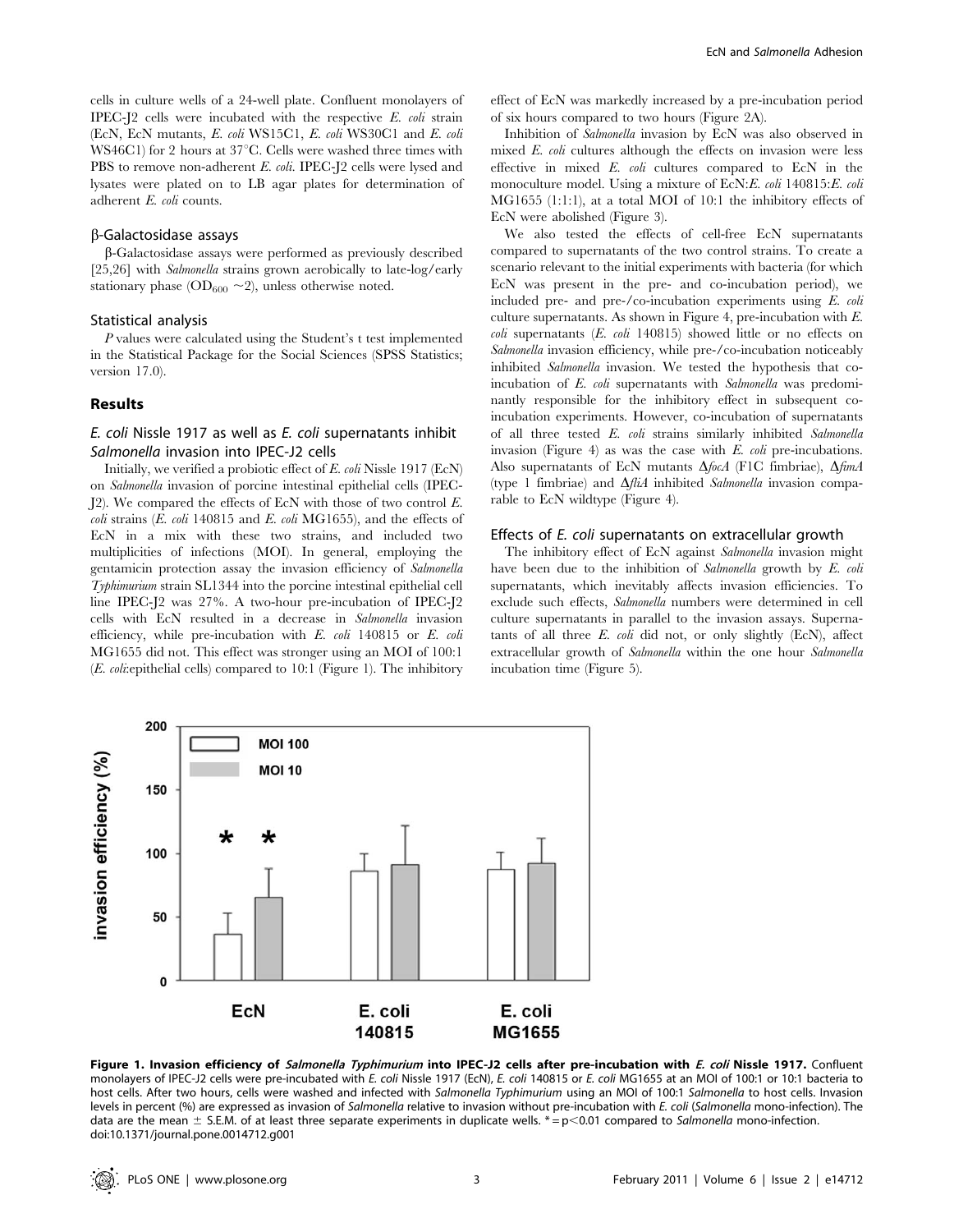

Figure 2. Inhibitory effects of E. coli Nissle 1917 on Salmonella Typhimurium invasion is dependent on adhesion. Confluent monolayers of IPEC-J2 cells were pre-incubated with E. coli Nissle 1917 (EcN), EcN  $\Delta f$ ocA, EcN  $\Delta f$ im or EcN  $\Delta f$ il A using an MOI of 100:1 E. coli to host cells. After two or six hours, cells were washed and infected with Salmonella Typhimurium using an MOI of 100:1 Salmonella to host cells. Invasion levels in percent (%) are expressed as invasion of Salmonella relative to invasion without pre-incubation with E. coli (Salmonella mono-infection). The data are the mean  $\pm$  S.E.M. of at least three separate experiments in duplicate wells. \*= p<0.01 compared to Salmonella mono-infection. A) Effects of EcN  $\Delta$ focA and EcN Afim mutants on Salmonella invasion after a 2 or 6 hours pre-incubation period. B) Effects of EcN AfocA and EcN AfliA mutants and their respective strains complemented with the plasmid pACYC 177 containing the relevant gene on Salmonella invasion after 2 hours pre-incubation. doi:10.1371/journal.pone.0014712.g002

## Effects of E. coli on adhesion of Salmonella

We determined whether EcN inhibited Salmonella adhesion, which is also a prerequisite for *Salmonella* invasion. *Salmonella* adhesion assays were performed with non-invasive S. Typhimurium SL1344 hilA-339::kan. All three E. coli strains showed no effects on Salmonella adhesion to IPEC-J2 cells in pre-incubation experiments (Figure 6). Even after a six-hour pre-incubation period with E. coli,

adhesion of S. Typhimurium SL1344 hilA-339::kan was not affected (Figure 6).

Additional Salmonella adhesion tests were performed with noninvasive S. Typhimurium SL1344 pEGFP invG-339::kan. This mutant adhered twice to IPEC-J2 cells than non-invasive S. Typhimurium SL1344 hilA-339::kan. EcN inhibited SL1344 pEGFP invG-339::kan adhesion by 40%. In contrast, E. coli strain MG1655 and 140815



Figure 3. Invasion efficiency of Salmonella Typhimurium into IPEC-J2 cells after pre-incubation with E. coli mixed cultures. Confluent monolayers of IPEC-J2 cells were pre-incubated with E. coli Nissle 1917 (EcN) monocultures or mixed cultures using an MOI of 100:1 or 10:1 E. coli to host cells. After two hours, cells were washed and infected with Salmonella Typhimurium using an MOI of 100:1 Salmonella to host cells. Invasion levels in percent (%) are expressed as invasion of Salmonella relative to invasion without pre-incubation with E. coli (Salmonella mono-infection). The data are the mean  $\pm$  S.E.M. of at least three separate experiments in duplicate wells.  $* = p$ <0.01 compared to Salmonella mono-infection. doi:10.1371/journal.pone.0014712.g003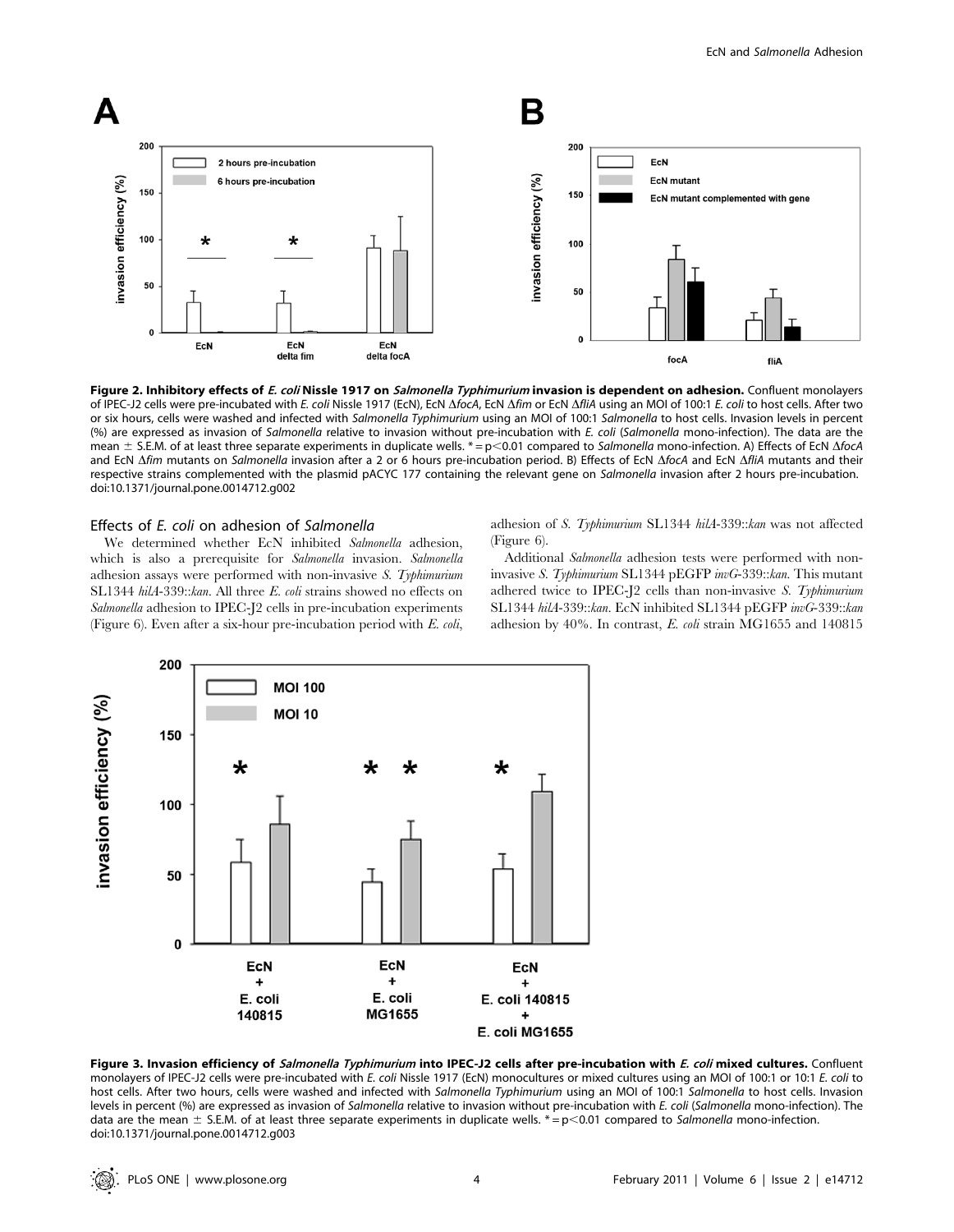

Figure 4. Invasion efficiency of Salmonella Typhimurium into IPEC-J2 cells after incubation with E. coli culture supernatants. Confluent monolayers of IPEC-J2 cells were pre-incubated (SN before) and/or co-incubated (SN simultaneously) with E. coli supernatants (SN). Cells were infected with Salmonella Typhimurium using an MOI of 100:1 Salmonella to host cells. Invasion levels in percent (%) are expressed as invasion of Salmonella relative to invasion without pre- and/or co-incubation with E. coli SN. The data are the mean  $\pm$  S.E.M. of at least three separate experiments in duplicate wells.  $* = p < 0.05$  compared to Salmonella infection without influence of E. coli SN. EcN: E. coli Nissle 1917. doi:10.1371/journal.pone.0014712.g004

enhanced Salmonella adhesion to IPEC-J2 cells in pre-incubation experiments (Figure 6). The kanamycin resistance of non-invasive Salmonella mutants does not contribute to this effect since strain SL1344::kan harboring a chromosomal kanamycin resistance cassette in a non-coding, intergenic region not affecting the expression of any genes was similarly invasive and had a similar probiotic effect against Salmonella invasion (reduction of invasion by 55.3%) as the wild type strain itself.



Figure 5. Effects of E. coli supernatants on growth of Salmonella Typhimurium. Confluent monolayers of IPEC-J2 cells were pre- and/or coincubated with E. coli supernatants (SN). Cells were infected with Salmonella Typhimurium using an MOI of 100:1 Salmonella to host cells for one hour. Thereafter, numbers of extracellular, non-adherent Salmonella were determined. Growth rates are expressed as growth in percent (%) relative to Salmonella growth in cell culture medium (Salmonella mono-infection). The data are the mean  $\pm$  S.E.M. of at least three separate experiments in duplicate wells.  $* = p < 0.01$  compared to Salmonella mono-infection. EcN: E. coli Nissle 1917. doi:10.1371/journal.pone.0014712.g005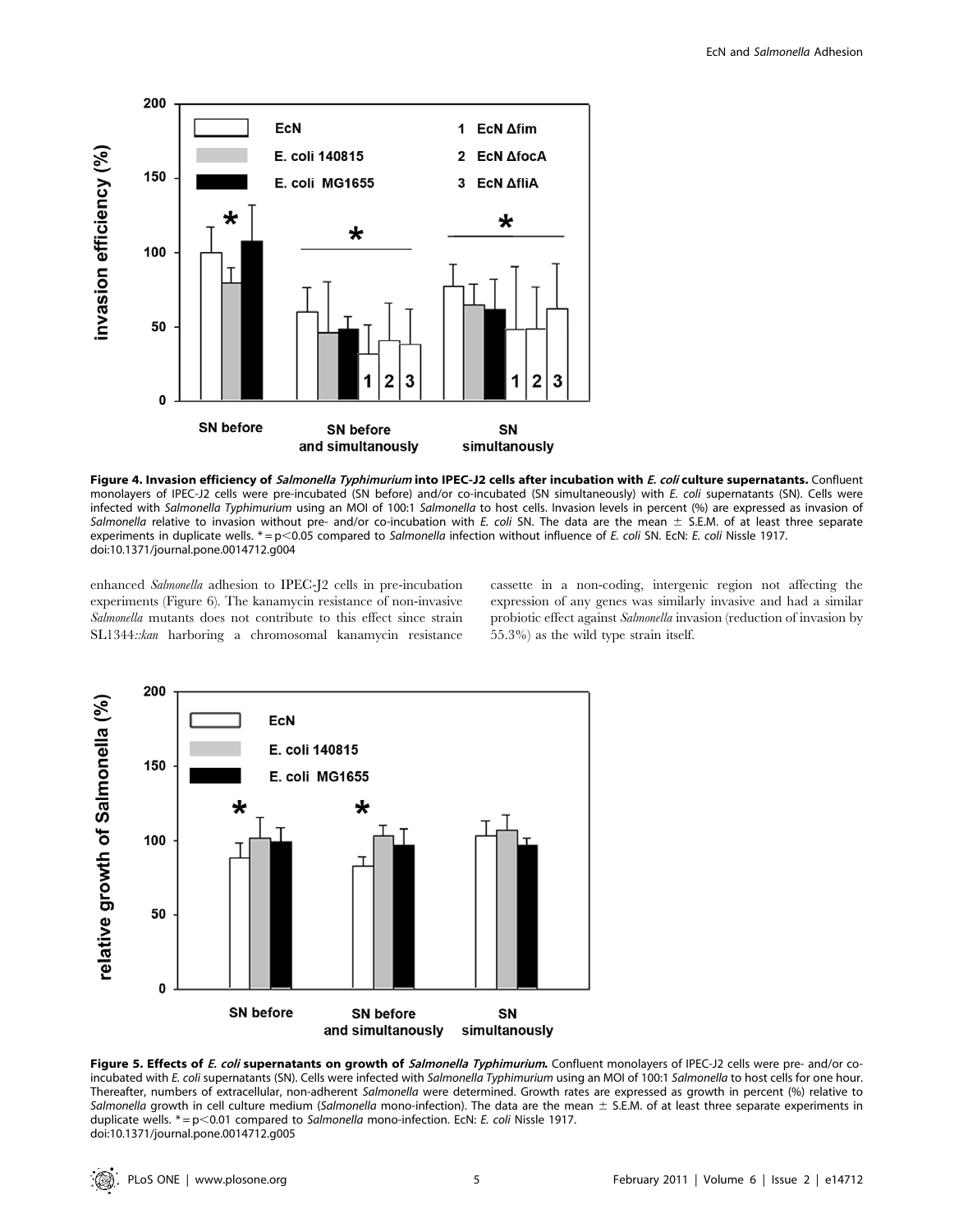

Figure 6. Adhesion efficiency of Salmonella Typhimurium to IPEC-J2 cells after pre-incubation with E. coli. Confluent monolayers of IPEC-J2 cells were pre-incubated with E. coli Nissle 1917 (EcN), E. coli 140815 or E. coli MG1655 using an MOI of 100:1 E. coli to host cells. After two or six hours, cells were washed and infected with non-invasive Salmonella Typhimurium SL1344 hilA-339:: kan or SL1344 pEGFP invG-339:: kan using an MOI of 100:1 Salmonella to host cells. Adhesion levels in percent (%) are expressed as adhesion of Salmonella relative to adhesion without pre-incubation with E. coli (Salmonella mono-infection). The data are the mean  $\pm$  S.E.M. of at least three separate experiments in duplicate wells.  $* = p < 0.01$ compared to Salmonella mono-infection. doi:10.1371/journal.pone.0014712.g006

# E. coli Nissle 1917 does not inhibit intracellular growth of Salmonella

To test whether EcN might have been able to affect Salmonella post-invasion, EcN and the two control strains were incubated with *Salmonella* in post-incubation experiments. Here, IPEC-J2 cells were initially infected with Salmonella for one hour, and extracellular Salmonella were inactivated by incubation with gentamicin for another hour. After removal of gentamicin IPEC-J2 cells with intracellular Salmonella were incubated with E. coli for 2 hours and then incubated for up to 20 hours with medium containing gentamicin to kill extracellular bacteria. Intracellular Salmonella were determined at 2, 5 and 24 hours after the initial Salmonella incubation period. As shown in Figure 7, all three E. coli had no effect on intracellular Salmonella growth at 2, 5 as well as 24 hours after the initial Salmonella incubation.

# F1C fimbriae mediates inhibitory effects of EcN on Salmonella invasion

Adhesion might be a prerequisite for the inhibitory effect of EcN. To test this, we used EcN  $\Delta f$ ocA (F1C fimbriae),  $\Delta f$ mA (type 1 fimbriae) and  $\Delta f iA$  (flagellae) mutants. Adhesion by strains EcN  $\Delta f$ ocA (reduction by  $92.7\%$ ) and EcN  $\Delta$ *fliA* (reduction by 47.9%) on IPEC-J2 cells was reduced compared to EcN wild type strain. After complementation with the pACYC 177 plasmids, respectively containing the focA or fliA gene, adhesion was enhanced to 53.4% (focA) and 122.1% (fliA), compared to the EcN wild type strain. Adhesion by strain EcN  $\Delta f$ *mA* on IPEC-J2 cells was not reduced compared to EcN wild type strain. A decrease or increase in adhesion correlated with a decrease or increase of the inhibitory effect on Salmonella invasion, respectively. Thus EcN  $\Delta$ focA did not inhibit Salmonella invasion compared to EcN wildtype strain, whereas EcN  $\Delta f$ i $\Delta f$  inhibited Salmonella invasion by 50%. EcN  $\Delta f$ *mA* inhibited *Salmonella* invasion at levels similar to those of EcN wildtype strain (Figure 2). The results were more prominent using a 6 hour EcN pre-incubation period.

To test whether adhesion via F1C fimbriae is essential for a subsequent inhibitory effect of EcN and the specificity of EcN inhibition, we compared adhesion rates as well as inhibition between EcN and another focA gene-positive (WS15C1), and two other focA gene-negative (WS30C1 and WS46C1) E. coli strains. These bacteria all carry the type 1 fimbriae and flagellae and were isolated from the intestine of clinically healthy wild boars [23]. As shown in Figure 8, adhesion rates of the focA gene-positive strain WS15C1 were higher compared to EcN, but *focA* gene-negative strains WS30C1 and WS46C1 adhered much less compared to EcN. Additionally, these high adhesion rates correlated with high inhibitory effects of EcN and WS15C1 on Salmonella invasion (Figure 8).

# Effects of EcN on expression of Salmonella invasion genes

As the previous results indicated that Salmonella adhesion - but not extracellular or intracellular Salmonella growth - was affected by EcN, we tested the effects of EcN supernatants on the expression of Salmonella invasion gene regulatory and dependent genes. Salmonella strains harboring  $lac \mathcal{Z}$  fusions to the invasion locus regulatory genes  $hilC$ ,  $hilD$ ,  $hilA$ , and the SPI4-encoded  $si\ddot{E}$  gene were incubated with supernatants of EcN, E. coli 140815 or E. coli MG1655. As shown in Figure 9, expression of HilC was not affected by any of the three  $E$ . *coli* supernatants. HilD expression was slightly enhanced by all three E. coli supernatants and HilA and SiiE expressions were inhibited by all three E. coli supernatants.

## Discussion

Probiotic E. coli Nissle 1917 (EcN) is being successfully used for the prevention and treatment of various intestinal diseases of humans and animals. However, the basis of its mode of action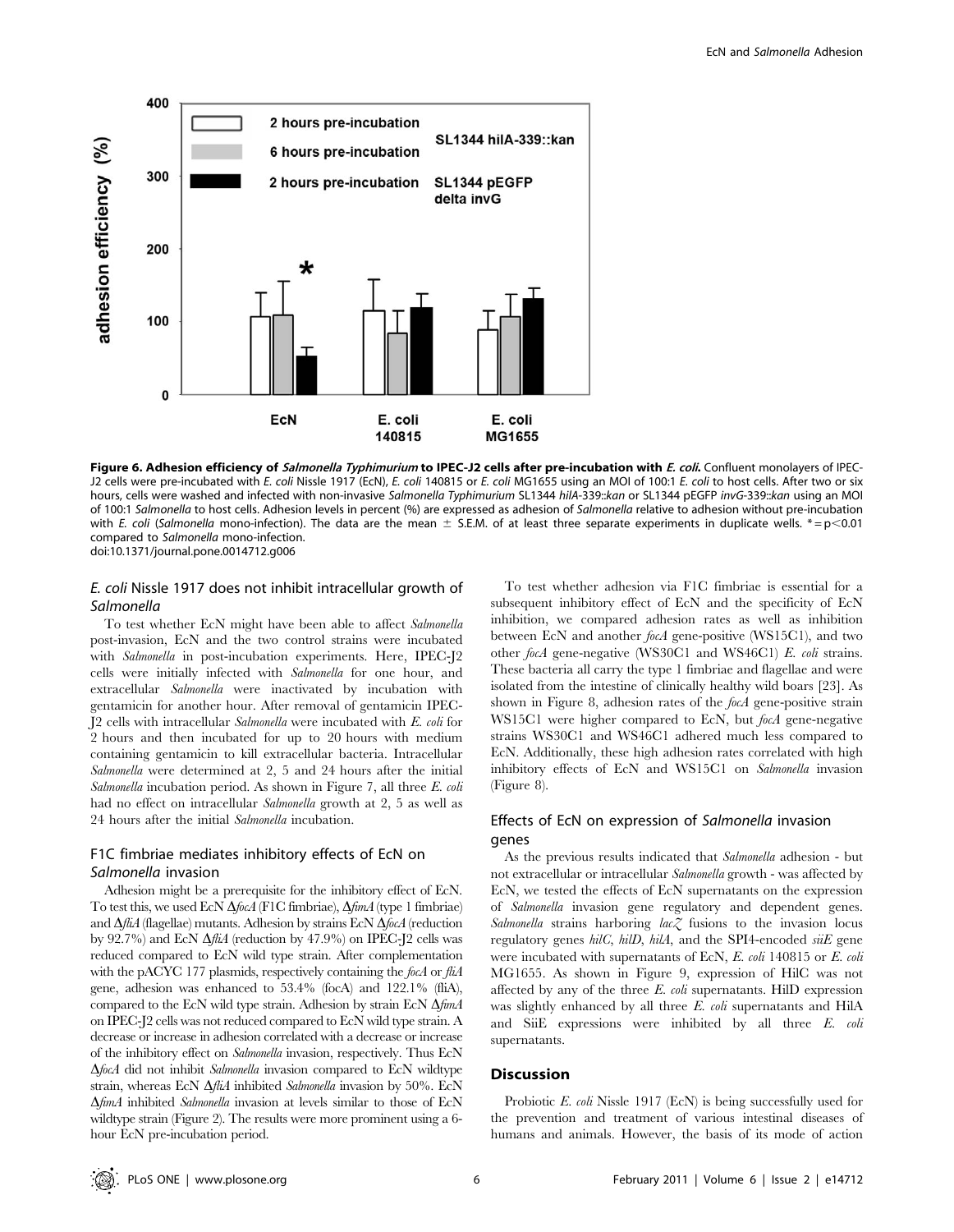

Figure 7. Intracellular growth of Salmonella Typhimurium in IPEC-J2 cells after post-incubation with E. coli Nissle 1917. Confluent monolayers of IPEC-J2 cells were infected with Salmonella Typhimurium for one hour using an MOI of 1:1 Salmonella to host cells. After one additional hour of incubation in media containing gentamicin, IPEC-J2 cells were incubated with E. coli Nissle 1917 (EcN), E. coli 140815 or E. coli MG1655 for two hours using an MOI of 100:1 E. coli to host cells, followed by incubation in media with gentamicin. Intracellular Salmonella numbers are presented per well of a 24-well plate. The data are the mean  $\pm$  S.E.M. of at least three separate experiments in duplicate wells. doi:10.1371/journal.pone.0014712.g007

remains largely unanswered. EcN has been shown in in vitro studies to protect human embryonic intestinal epithelial cells (INT407 cells) against infection by different enteropathogens, including enteroin-

vasive bacteria, but the underlying mechanisms were not clarified [14,16]. In the present study, we initially defined possible probiotic effects of EcN against Salmonella invasion of porcine intestinal





doi:10.1371/journal.pone.0014712.g008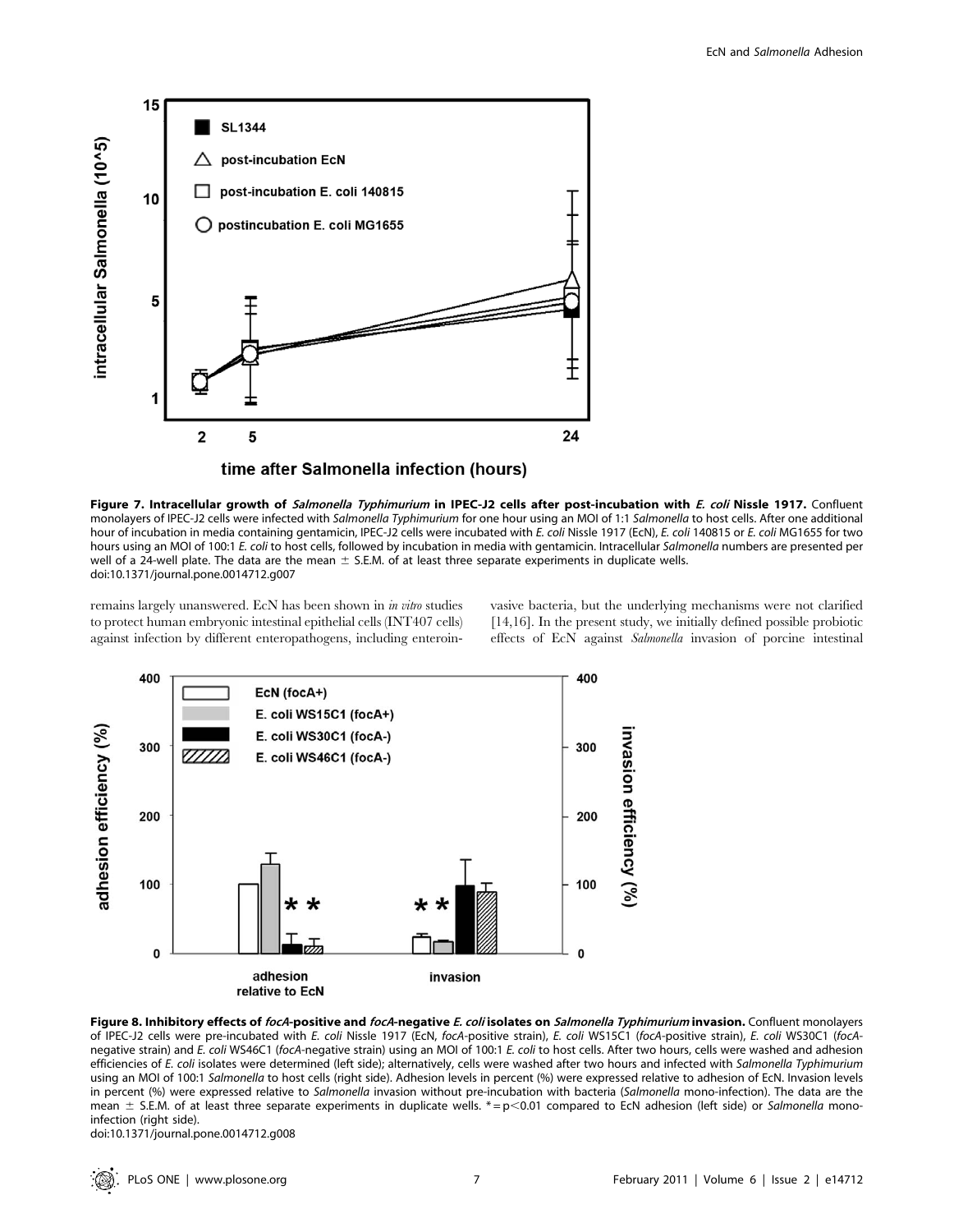

Figure 9. Salmonella invasion gene regulation by E. coli supernatants. E. coli were cultivated in cell culture medium (DMEM HAM'S/F-12) until an  $OD_{600nm}$  = 1. Supernatants were collected by centrifugation with subsequent sterile filtration. Subsequently, SL1344 fusion strains (SL1344 hilClacZ, SL1344 hilD-lacZ, SL1344 hilA-lacZ, SL1344 icgA(siiE)-lacZ) were cultivated in supernatants of EcN, E. coli 140815 or E. coli MG1655. B-Galactosidase activity was measured as previously described [25,26]. The results shown are representative of at least two independent experiments. White bar: Salmonella grown in EcN supernatant, gray bar: Salmonella grown in E. coli 140815 supernatant, black bar: Salmonella grown in E. coli MG1655 supernatant, patterned bar: Salmonella grown in pure cell culture medium. doi:10.1371/journal.pone.0014712.g009

epithelial cells (IPEC-J2) and subsequently verified such probiotic effects against single stages of the Salmonella invasion process.

EcN successfully inhibited Salmonella infection of IPEC-J2 cells. The specificity of this effect was demonstrated in that two control E. coli strains, 140815 and MG1655, showed no such inhibitory effects. Inhibition of Salmonella infection could have been due to effects on several infection steps including inhibition of intracellular and extracellular Salmonella growth, inhibition of adhesion, or other factors. The probiotic effect of EcN was found to be highly dependent upon its adherence to IPEC-J2 cells, preferentially through F1C fimbriae (Figure 2). Salmonella adhesion and Salmonella adhesion gene expressions were affected by EcN and/or EcN supernatants respectively, but not Salmonella extracellular or intracellular growth, supporting a role of adhesion genes in the probiotic effects.

We propose two mechanisms for the probiotic effect of EcN. First, EcN supernatants could be responsible for this effect. This might be mediated through interactions with the Salmonella SiiEdependent adhesion mechanism, as well as down-regulation of the expression of the adhesion factor SiiE. We suggest that Salmonella adhesion was reduced via SiiE-mediated adhesion by EcN since adhesion of a non-invasive *invG Salmonella* mutant with a functional SiiE mediation system was affected, whereas adhesion of a noninvasive Salmonella mutant defective in hilA with an SiiE-minus genotype was not, however; E. coli supernatants suppressed both SiiE and HilA expression, as well as suppression of both genes contributed to the probiotic effect. HilA is a transcriptional regulator of the OmpR/ToxR family that is encoded on Salmonella pathogenicity island 1 and plays a key role in the regulation of invasiveness of Salmonella Typhimurium. HilA has been shown to be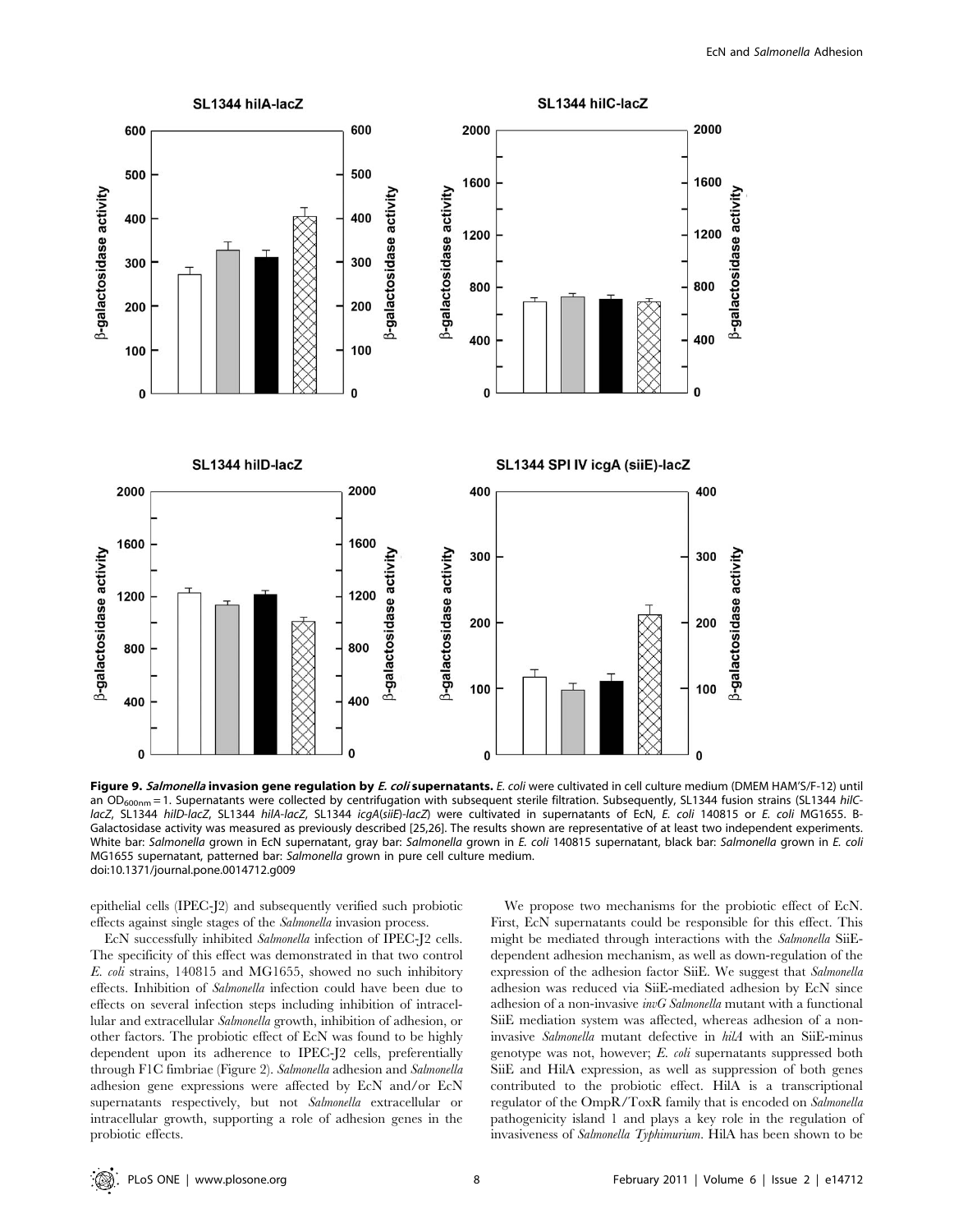required for the optimal expression of both invasion genes as well as the adhesin SiiE [27,28]. While HilA-dependent regulation has been intensively studied, other HilA-dependent adhesion genes have not been reported so far. HilA expression is also regulated by the regulators HilC and HilD [29]. In our study, HilC expression was not influenced by E. coli supernatants, while HilD expression was slightly enhanced. Thus the regulation of HilA by HilD, which would have up-regulated HilA and SiiE expression, was weaker than the direct effects of E. coli supernatants on HilA. SiiE is secreted from Salmonella by a type I secretion system into the cell culture supernatant and can function as an adhesin when in contact with polarized epithelial cells. The IPEC-J2 cell line has also been shown to form a polarized cell monolayer [21,30]. This mechanism might not be EcN-specific since supernatants from other E. coli also similarly inhibited Salmonella invasion, and similarly regulated *Salmonella* virulence gene expression.

A second mechanism is suggested by the strong adherence of EcN on IPEC-J2 cells and the subsequent inhibition of Salmonella invasion which may be a major contributing factor in the probiotic effect of EcN. This strong adhesion was EcN-specific compared to the control strains 140815 and MG1655 and was predominantly mediated by F1C fimbriae. However, other F1C fimbriae expressing E. coli strains could also strongly adhere to IPEC-J2 cells and reduce Salmonella invasion, as was the case with E. coli strain WS15C1.

In summary, in the presence of  $E.$   $\omega h$ , components present in culture supernatants appear to reduce Salmonella SiiE-mediated adhesion by down-regulation of SiiE production. E. coli supernatant compounds might also block SiiE-mediated adhesion by binding to either the SiiE protein itself or to SiiE receptors on the host cell surface. Such effects on the adhesion mediated by the SiiE protein are a subject for future research. In the presence of high concentrations of E. coli supernatants components might bind to the host cell surface. After washing host cells, followed by incubation in fresh cell culture medium (pre-incubation experiments), these bound components might detach and be diluted by added fresh cell culture medium to concentrations that become ineffective in inhibiting Salmonella adhesion. If cells are however incubated at high concentrations of supernatants after washing (pre- plus post-incubation with supernatants), components of supernatants will still bind to the host cell surface in high concentrations and affect Salmonella adhesion. This might explain why pre- and co-incubation with  $E$ . *coli* supernatants resulted in a higher reduction of Salmonella invasion than preincubation or post-incubation only. Attachment to the cell surface through F1C fimbriae may support intimate EcN contact at the host cell surface and increase the local concentrations of supernatant compounds which decrease Salmonella adhesion and invasion.

A supernatant-dependent mechanism seems to be common for different  $E.$  coli strains (this study,  $[14]$ ) as well as other bacterial species e.g. Lactobacillus acidophilus, Lactobacillus casei, Lactobacillus

#### References

- 1. Kruis W, Fric P, Pokrotnieks J, Lukas M, Fixa B, et al. (2004) Maintaining remission of ulcerative colitis with the probiotic Escherichia coli Nissle 1917 is as effective as with standard mesalazine. Gut 53: 1617–1623.
- 2. Schultz M, Strauch UG, Linde HJ, Watzl S, Obermeier F, et al. (2004) Preventive effects of Escherichia coli strain Nissle 1917 on acute and chronic intestinal inflammation in two different murine models of colitis. Clin Diagn Lab Immunol 11: 372–378.
- 3. Schroeder B, Duncker S, Barth S, Bauerfeind R, Gruber AD, et al. (2006) Preventive effects of the probiotic Escherichia coli strain Nissle 1917 on acute secretory diarrhea in a pig model of intestinal infection. Dig Dis Sci 51: 724–731.
- 4. Henker J, Laass MW, Blokhin BM, Maydannik VG, Bolbot YK, et al. (2008) Probiotic Escherichia coli Nissle 1917 versus placebo for treating diarrhea of greater than 4 days duration in infants and toddlers. Pediatr Infect Dis J 27: 494–499.
- 5. von Buenau R, Jaekel L, Schubotz E, Schwarz S, Stroff T, et al. (2005) Escherichia coli strain Nissle 1917: significant reduction of neonatal calf diarrhea. J Dairy Sci 88: 317–323.

plantarum, Pediococcus pentosaceus and Leuconostoc mesenteroides [31,32,33]. In these latter studies, acidification of the medium followed by a bacteriocidal effect, the production of microcins, and other undefined bacteriocidal effects or inhibition of Salmonella growth were found to be responsible for probiotic supernatantdependent mechanisms. However, in this study, Salmonella growth rates were similar in all different E. coli culture supernatants indicating that E. coli culture supernatants had no bacteriocidal effects against Salmonella. Such a finding does not rule out the possibility of other unknown supernatant factors binding to, and inhibiting SiiE or other molecules. Other authors reported that L. casei supernatant inhibited Salmonella invasion, but did not modify the viability of Salmonella. These authors supposed that a hypothetical substance of L. casei supernatant directly modified the ability of Salmonella to invade enterocyte-like cells in vitro in an acidic environment [33].

The adhesion of EcN to IPEC-J2 cells was a prerequisite for its probiotic effects. As shown in our study, F1C fimbriae as well as flagellae contributed to the adherence but not type 1 fimbriae. This is in accordance with recent observations that F1C fimbriae, not type 1 fimbriae, contributed to the adherence of EcN to the human larynx epithelial cell line Hep-2, and to their persistence in infant mouse colonization and biofilm formation [19]. EcN is therefore able to adhere via F1C fimbriae to different types of cells. The contribution of adherence to the probiotic effect was clearly indicated. For example, the adhesion of the EcN  $\Delta$ fliA mutant complemented with a plasmid containing the fliA gene was enhanced to 122.1% compared to the EcN wild type strain, while Salmonella invasion decreased to 14.9% in the presence of the EcN  $\Delta f \ddot{h}A$ /pACYC177 fl $\dot{h}A$  construct, compared to 35% in the presence of the EcN wild type strain.

The conclusion of this study is three-fold. First, EcN suppressed Salmonella invasion by suppressing Salmonella adhesion. Second, effects of bacterial supernatants might be also common for other E. coli. And third, strong adherence is a prerequisite for the probiotic effect of EcN.

#### Acknowledgments

We thank Matthias Filter (Bundesinstitut für Risikobewertung, Berlin, Germany) for helping with the statistical analysis and Bryon Nicholson (Department of Veterinary Microbiology and Preventive Medicine, Ames, USA) for helpful comments on the manuscript.

## Author Contributions

Conceived and designed the experiments: PS. Performed the experiments: PS SK RH. Analyzed the data: PS SK KT JTB. Contributed reagents/ materials/analysis tools: PS SO TAO SP LHW. Wrote the paper: PS SK KT JTB LHW.

- 6. Krammer HJ, Kamper H, von Bunau R, Zieseniss E, Stange C, et al. (2006) [Probiotic drug therapy with E. coli strain Nissle 1917 (EcN): results of a prospective study of the records of 3,807 patients]. Z Gastroenterol 44: 651–656.
- 7. Reissbrodt R, Hammes WP, dal Bello F, Prager R, Fruth A, et al. (2009) Inhibition of growth of Shiga toxin-producing Escherichia coli by nonpathogenic Escherichia coli. FEMS Microbiol Lett 290: 62–69.
- 8. Bar F, Von Koschitzky H, Roblick U, Bruch HP, Schulze L, et al. (2009) Cellfree supernatants of Escherichia coli Nissle 1917 modulate human colonic motility: evidence from an in vitro organ bath study. Neurogastroenterol Motil 21: 559–566, e516-557.
- 9. Ukena SN, Singh A, Dringenberg U, Engelhardt R, Seidler U, et al. (2007) Probiotic Escherichia coli Nissle 1917 inhibits leaky gut by enhancing mucosal integrity. PLoS One 2: e1308.
- 10. Kamada N, Maeda K, Inoue N, Hisamatsu T, Okamoto S, et al. (2008) Nonpathogenic Escherichia coli strain Nissle 1917 inhibits signal transduction in intestinal epithelial cells. Infect Immun 76: 214–220.